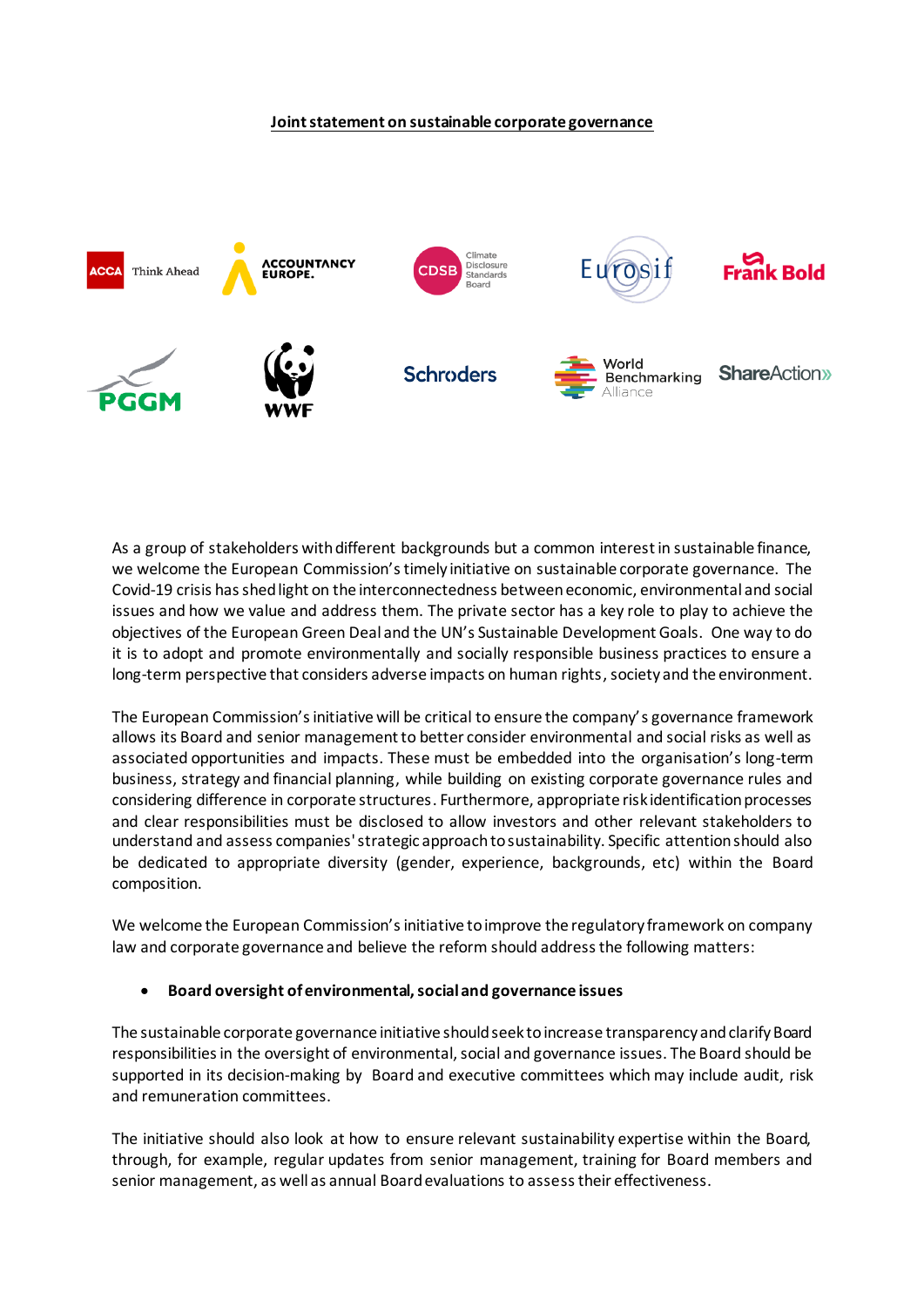### • **Role of Boards over corporate sustainability strategy**

Directors should be responsible for steering the development and implementation of a corporate sustainability strategy covering all material sustainability considerations and reflecting the salient risks and impacts identified by the company. The sustainability strategy objectives should be forwardlooking in nature, supported by credible milestones, including but not limited to high level targets, and considered in all strategic decisions taken by the Board, such asthe onesregarding business model and financial planning.

Directors should also ensure that the state of progress in the implementation of the strategy is properly disclosed. They should allocate sufficient resources to the management to ensure the company is able to address all material sustainability issues.

# • **Sustainability-related incentives and long-term perspective**

Directors 'incentives and remuneration schemes should be measurable and disclosed. They should be linked to the achievement of company -and/or sector-specific clear and well-defined objectives set out by the company in its sustainability strategy.

Compensation and remuneration setting processes, through a remuneration committee where applicable, should define respective objectives linked to the publicly disclosed corporate sustainability strategy and determine robust measures to be consistently applied. In this respect, benchmarking could be a useful tool.

# • **A legal framework across the EU for supply chain due diligence to address adverse impacts on human rights and environmental issues**

To ensure that adverse human rights and environmental impacts are properly identified, prevented, mitigated and accounted for by companies, an EU framework on corporate due diligence should :

- ensure a level playing field between EU-based companies and third country companies with EU operations;
- provide clarity on the scope and details on what is expected from companies to respect human rights and the environment;
- ensure appropriate remedy and enforcement mechanisms are put in place and promote more meaningful stewardship and engagement with suppliers; and
- be based on existing international standards, such as the UN Guiding Principles on Business and Human Rights (UNGPs) and the OECD Due Diligence Guidance for Responsible Business Conduct and OECD Guidelines for Multinational Enterprises, including responsibilities on anticorruption and tax, as well as human rights and environmental risks. This will facilitate comparison at a global level of companies' financial and sustainability performance.

# • **Policy coherence of the sustainable corporate governance initiative with other related pieces of legislation**

We see a clear connection with the review of the Non-Financial Reporting Directive (NFRD) to become the Corporate Sustainability Reporting Directive (CSRD), on which we have already expressed our common views, as the clarification of transparency obligations and corporate governance